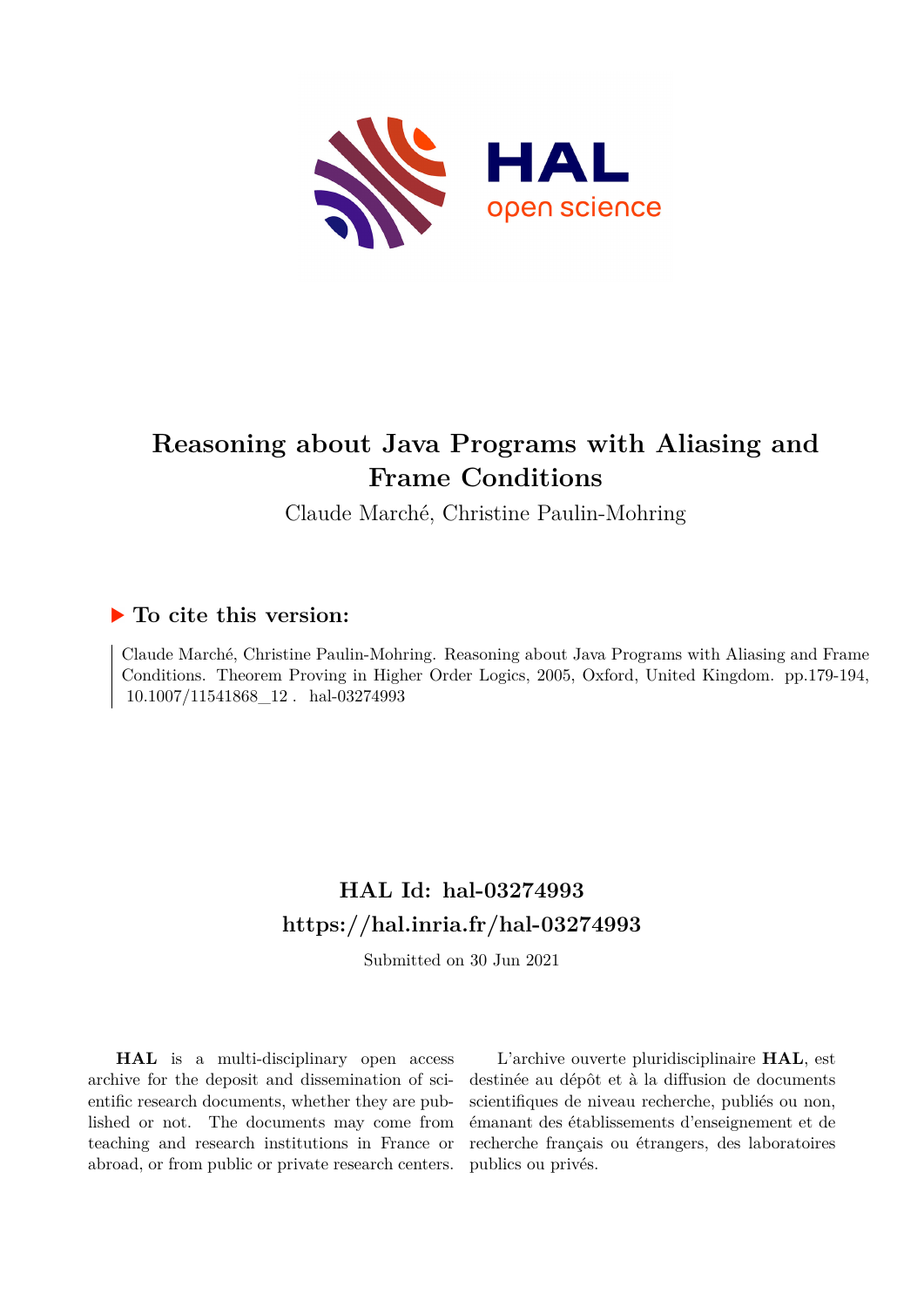## Reasoning about Java Programs with Aliasing and Frame Conditions

Claude March´e and Christine Paulin-Mohring

PCRI: LRI (Université Paris-Sud & CNRS UMR 8623), INRIA Futurs Bât. 490, Université Paris-Sud 91405 Orsay Cedex, France

Abstract. Several tools exist for reasoning about Java programs annotated with JML specifications. A main issue is to deal with possible aliasing between objects and to handle correctly the frame conditions limiting the part of memory that a method is allowed to modify. Tools designed for automatic use (like ESC/Java) are not complete and even not necessarily correct. On the other side, tools which offer a full modeling of the program require a heavy user interaction for discharging proof obligations. In this paper, we present the modeling of Java programs used in the Krakatoa tool, which generates proof obligations expressed in a logic language suitable for both automatic and interactive reasoning. Using the Simplify automatic theorem prover, we are able to establish automatically more properties than static analysis tools, with a method which is guaranteed to be sound, assuming only the correctness of our logical interpretation of programs and specifications.

## 1 Introduction

Krakatoa [16] is a prototype tool for verifying that a Java program meets its JML specification (JML stands for Java Modeling Language [14, 15]). It is built on top of the Why tool [11], which generates proof obligations from annotated programs written in a basic ad-hoc programming language with higherorder functions, references, exceptions, and a simple modular specification language [10]. These proof obligations can be generated for various interactive proof assistants and automatic theorem provers.

Krakatoa expresses the operational semantics of a Java program by producing a translation into the Why programming language as well as translating the JML specification into logical assertions. Krakatoa needs also to provide a theory corresponding to the program which expresses the representation of the memory, and the dynamic typing information. The memory modeling of the first version of Krakatoa was built on a unique heap where the objects and arrays

 $^{0}$  Research partly supported by the EU IST project IST-2000-26328-VERIFICARD (www.verificard.org), the GECCOO project of the "ACI Sécurité Informatique" (geccoo.lri.fr) and the EU coordinated action TYPES (www.cs.chalmers.se/Cs/ Research/Logic/Types/)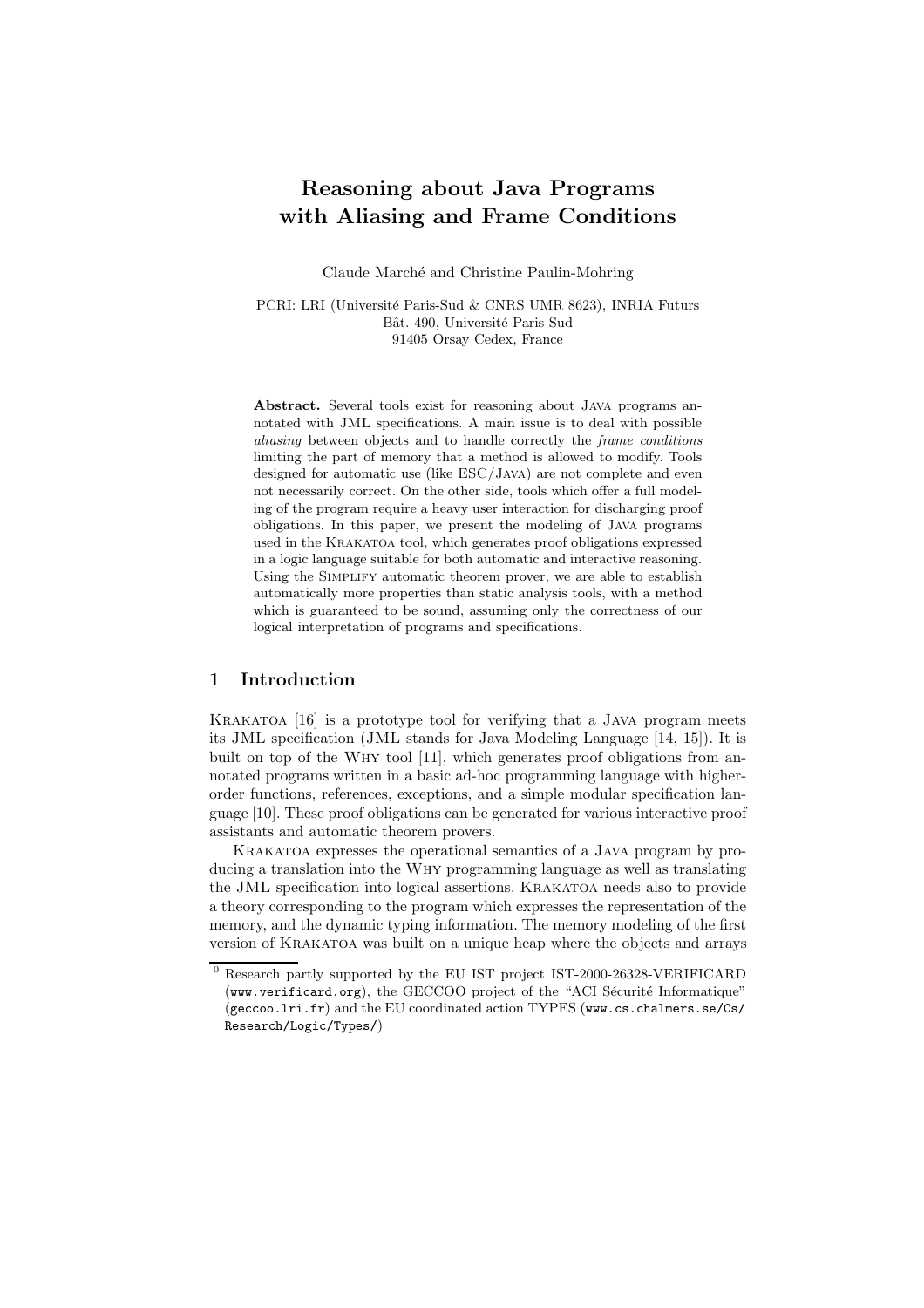were stored, and the theory was only generated for the Coq proof assistant [21]. The tool was successfully used for proving small examples like Dijkstra's Dutch Flag algorithm or basic properties of a method in a JAVACARD applet provided by the Schlumberger company for the IST VerifiCard project [8, 13]. The modular proof architecture appeared well-suited for dealing with large programs, however the manual work for proving proof obligations was complicated due to the lack of automation, and the too naive memory representation which was not taking enough static typing information into account.

To cope with this problem, we changed the modeling and adopted a more local representation of the memory. This alternative approach, already present in early work on general pointer programs by Burstall [7] is emphasized by Bornat [4]. It amounts to associate to each structure field a map from adresses to value, access or modification of the field of some structure being just interpreted as the corresponding access or update of the map at the index corresponding to the address of the structure. This approach works perfectly well with Java object fields, because the corresponding cell can only be accessed using the field name, but we also had to extend the approach to Java arrays, and also to support new memory allocation. This was not a trivial task because the Krakatoa tool has to perform an accurate static analysis of the program in order to deal properly with frame conditions (JML modifiable clauses, specifying the only part of the memory that can be changed by a method). Another extension was to provide a first-order theory for the logical aspects of the programs in order to use automatic provers such as Simplify [19] for solving proof obligations. Building a first-order theory for Java programs was also non-trivial and we used our higher-order Coq modeling for validating the axioms in order to avoid building an inconsistent theory that will trivially solve all proof obligations. The new version of Krakatoa together with Simplify can automatically check simple properties of programs (no null object dereferencing, no out-of-bounds array access, etc.): it validates proof obligations or provides counter-examples. Unlike ESC/Java which does not properly check frame properties leading to accept programs which are wrong, the Krakatoa approach never gives wrong positive answers.

Section 2 gives an overview of the languages and notations, mainly JML and the specification language of the Why tool. Section 3 explains our modeling of memory states and describes the background theory needed to solve proof obligations. Section 4 explains how Java programs are interpreted in our model. Section 5 studies in more details how the frame conditions are handled. Section 6 illustrates our method on some examples. We conclude in Sect. 7, with comparison to related works.

## 2 Preliminaries

#### 2.1 Considered Fragment of JML

In JML, Java programs can be annotated using a special class of comments. Logical formulas are written as Java boolean expressions using only pure methods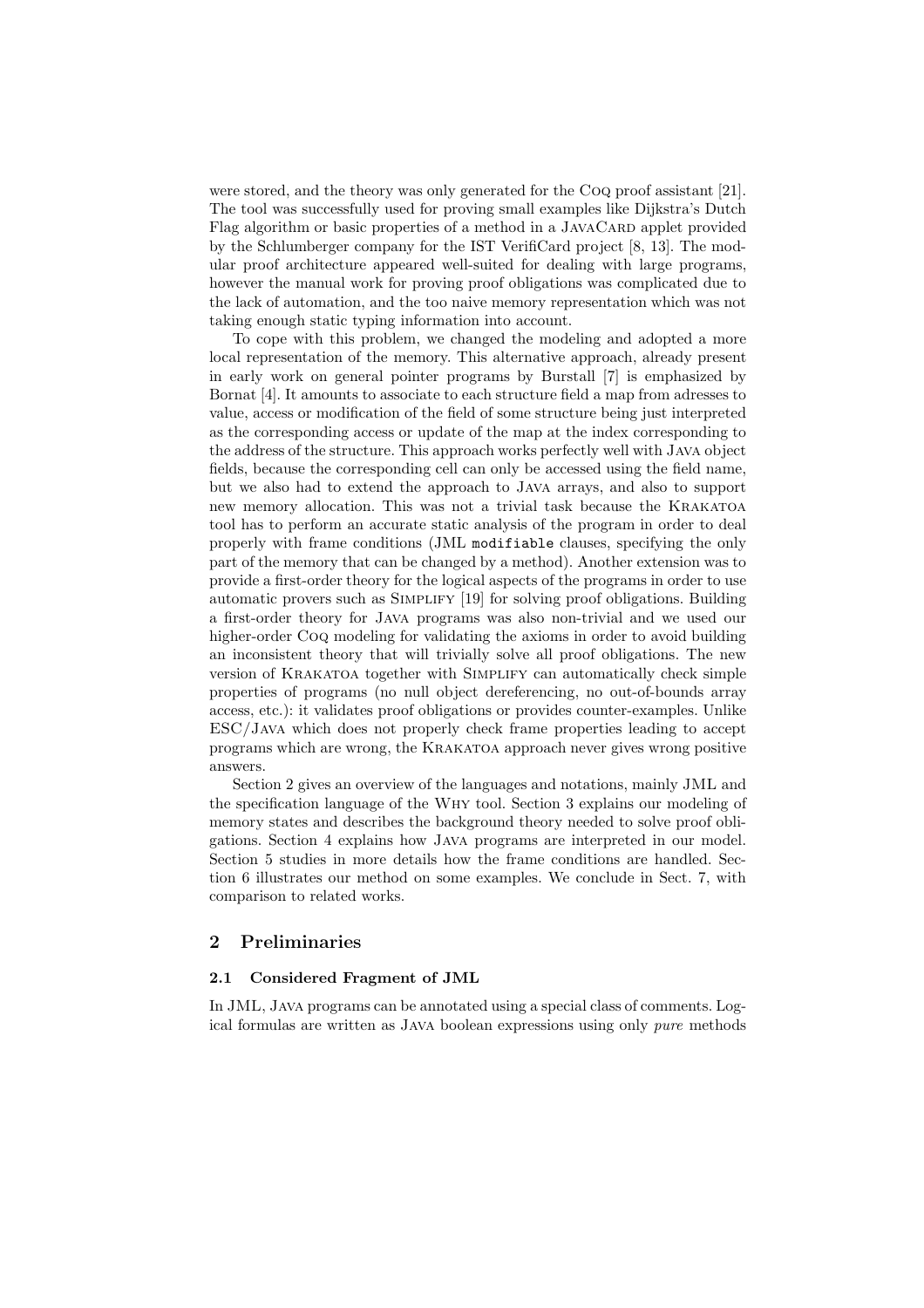```
class Purse {
    int balance; //0 invariant balance >= 0;
    /*@ normal_behavior
      @ requires s \ge 0;
      @ modifiable balance;
      \theta ensures balance == \old(balance)+s; */
    public void credit(int s) { balance += s; }
    /*@ behavior
      @ requires s \ge 0;@ modifiable balance;
      @ ensures s \le \old(\{balance\} \& balance == \old(\{balance\} - s;@ signals (NoCreditException)
      \emptyset s > balance && balance == \old(balance); */
    public void withdraw(int s) throws NoCreditException {
        if (balance >= s) { balance == s; }
        else { throw new NoCreditException(); }
    }
}
```


(i.e. without side effects). Furthermore some special operators such as \forall, \exists are introduced. In a post-condition, the construction \result refers to method's returned value, and  $\delta$ d $(e)$  is the value of expression e before the execution of the method.

In this paper, we focus on the most important features of JML: declarations of class invariants and method annotations describing their functional behavior: a requires (resp. ensures) clause gives the pre-condition (resp. the postcondition), and a modifiable clause, also called frame condition, specifies the set of memory locations where the method can write. A signals clause similar to ensures specifies which exception can be raised and which properties are true in that case. This is illustrated on Figure 1 which introduces a simple class Purse with a field balance which should be non-negative (invariant), a method credit (resp. withdraw) which adds (resp. removes) money to the purse.

Krakatoa also supports other essential JML constructs such as loop invariants. Regarding exceptions, it is noticeable that the Krakatoa approach, whatever the JML specification is, inserts pre-conditions to access operations which prevent to raise an exception in the class RunTimeException (mainly NullPointerException or ArrayIndexOutOfBounds). Also, we interpret byte, short, etc. into unbounded integer arithmetic (arithmetic overflow could be forbidden by insertion of suitable preconditions on integer operations [16]).

### 2.2 Interpretation into the Why Tool

Why's core language includes higher-order functions, references and exceptions but rejects any variable aliasing. Programs can be annotated using pre, post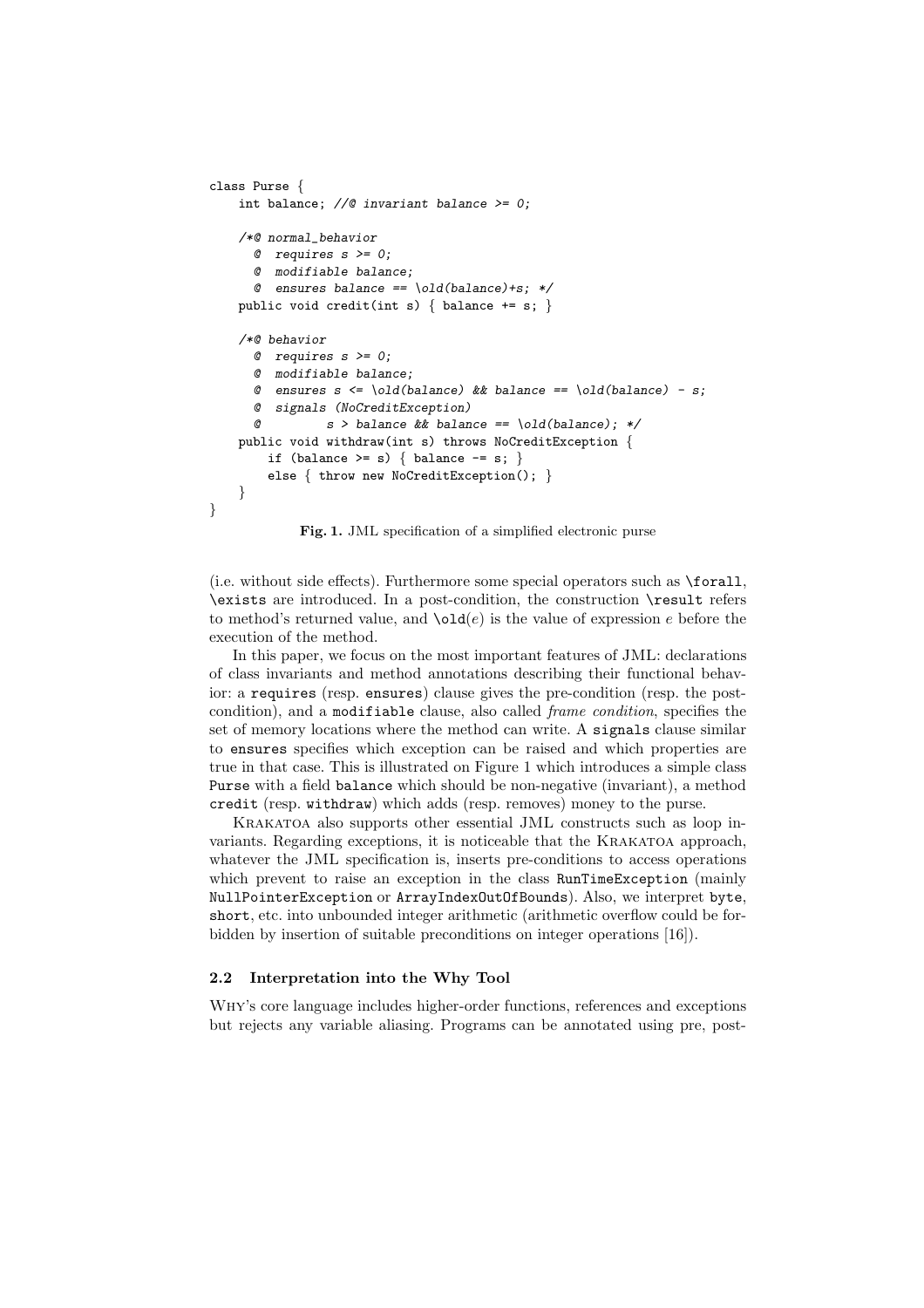conditions, loop invariants and intermediate assertions. Logical formulas are written in a typed (sorts, possibly parametric) first-order logic, with built-in equality and integer arithmetic. Why performs an effect analysis (see below) on programs, a classical weakest-precondition computation, and generates proof obligations for various provers.

Why has a primitive notion of exceptions which is integrated in its weakest pre-condition calculus. It is used for the interpretation of break and continue statements or the Java exception mechanism and JML exceptional behavior (see [16]). Why has a modular approach: new logic functions or predicate symbols can be introduced and freely used in the specification part, and sub-programs can also be introduced abstractly, giving just a full specification: type of input variables and result, pre- and post-conditions, as well as its effects, that is giving which of the global references can be read and/or written by the sub-program.

In order to translate a Java program annotated with JML into Why, one needs to proceed the following way:

- 1. Find an appropriate modeling of Java memory states using global Why variables which will never be aliased ;
- 2. Translate Java constructs into Why statements, with assignments over the global variables defined before ;
- 3. Translate JML formulas into Why predicates, over those variables.

Our Java modeling contains a generic part which is the same for all Java programs and a specific part which depends on the particular class hierarchy. The generic part introduces a global variable alloc which keeps track of allocated objects, it defines the set of values, memory segments (mapping addresses to values), Java types, and operations such as access or update of memory as well as logical relations like to be an instance of a class (instanceof), or to preserve part of the memory (modifiable). These notions will be formally introduced in the next sections.

The specific part introduces constants for the different classes (Purse in the example) and global variables for the fields (balance in the example), it also defines a predicate for each class invariant.

Because Java methods in a class can be mutually recursive, we first give a specification of all the methods as abstract Why sub-programs with specifications. This abstract view is used to interpret method calls, and suffices to ensure partial correctness of programs.

The general form of a WHY program specification  $f$  is the following :

**parameter**  $f: x_1: type_1 \rightarrow \cdots \rightarrow x_n: type_n \rightarrow \{Precondition\} return_type$ reads input\_vars writes output\_vars

{ Postcondition | exception<sub>1</sub>  $\Rightarrow$  condition<sub>1</sub> ... exception<sub>n</sub>  $\Rightarrow$  condition<sub>n</sub> }

Figure 2 shows the Why abstract declaration of the sub-program corresponding to the Purse.credit method of Figure 1. It has two arguments (the object this and the integer parameter s) which are supposed to satisfy the pre-condition (first formula between curly braces). There is no result (output type unit), it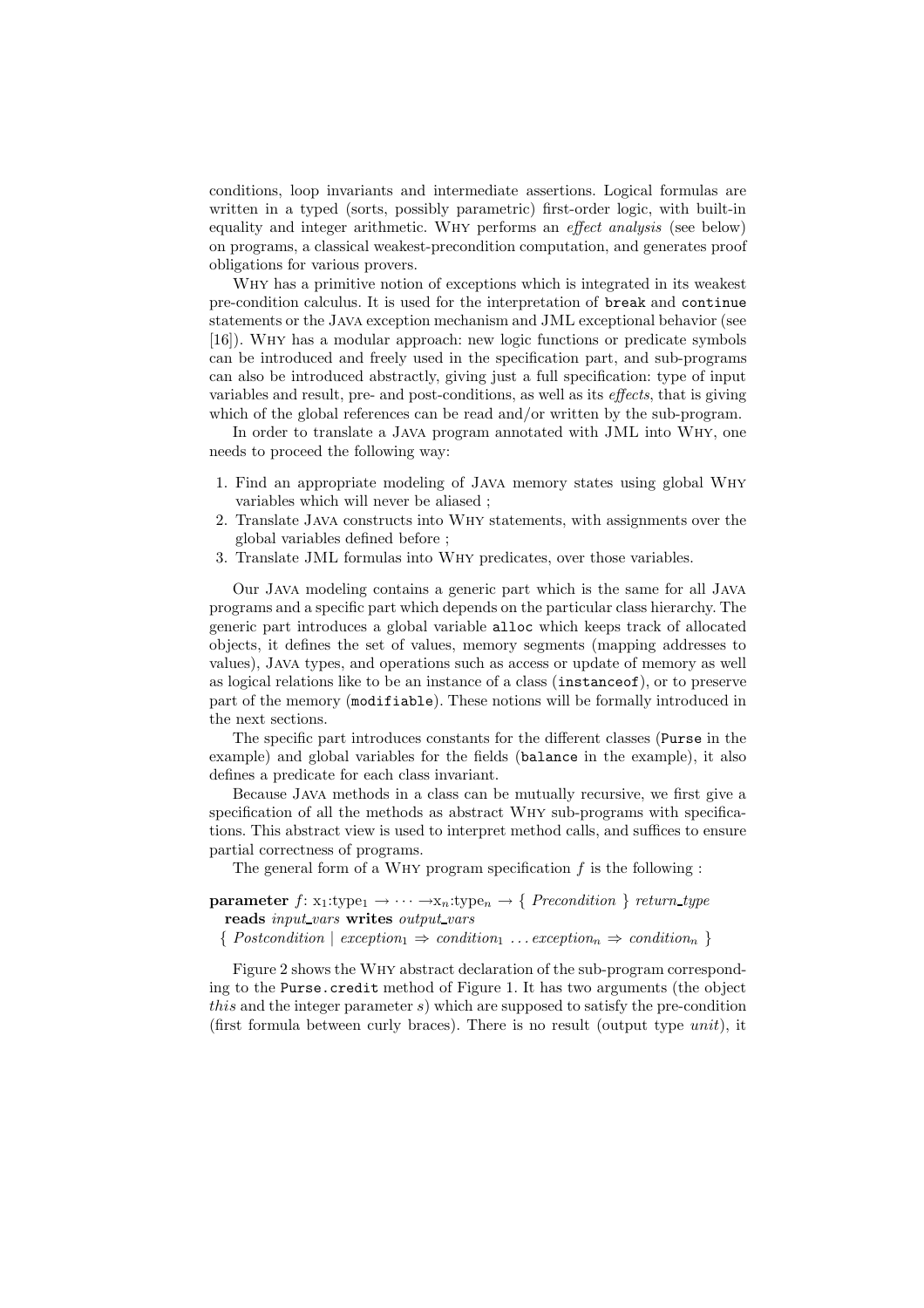parameter Purse credit : this : value  $\rightarrow s$  : int  $\rightarrow$ 

 $\{ s \geq 0 \land this \neq \text{Null} \land (instanceof \text{alloc this} (ClassType Pure))$ 

- ∧(Purse invariant balance this)}
- unit reads balance, alloc writes balance
- $\{$  (access balance this) = (access balance  $\&$  this) + s  $\wedge$  (Purse invariant balance this)
	- $\wedge$ (modifiable alloc@ balance@ balance (value\_loc this)) }

#### Fig. 2. Why interpretation of Purse.credit

accesses two global variables (balance and alloc) and writes one (balance). The post-condition (second pair of curly braces) uses the notations balance@ and alloc@ to denote the value of these variables before the method application.

The Why language has a formally defined semantics [10], and the fact that the generated proof obligations are sufficient conditions for the program to meet its specification is furthermore guaranteed by a validation which is built for each function and can be automatically checked. However, the main source of error in our method could be that our translation of Java programs or JML specification does not respect the Java/JML semantics. For these reasons, it is important for these interpretations to be clearly stated. This is the purpose of the following sections.

## 3 Modeling Java Memory States

We have to represent states of JAVA memory by a finite set of WHY variables, and describe the state transitions corresponding to Java statements as modifications of those variables.

For local variables of constructors or methods, since such variables are allocated in Java memory stack, and cannot be aliased to another local variable or a cell of memory heap, it is sound to represent them as local variables in Why intermediate language.

## 3.1 Modeling the Heap

Java values are either direct values (integers, booleans or floats) or references to objects or arrays which are represented as adresses allocated in the heap. As mentioned in Sect. 1, the first version of Krakatoa described in [16] used a naive method considering Java memory heap as a single large array mapping addresses to values, but this modeling is very low-level, and proving properties with it amounts to reason all the time on whether two addresses are aliased or not: for example, if a field  $x$  is modified, one should expect that it is known for free that any different field  $y$  is unchanged; or when an array cell is modified, the length of the array is not. This is why we adapted Burstall's approach for pointer programs with structures to Java programs.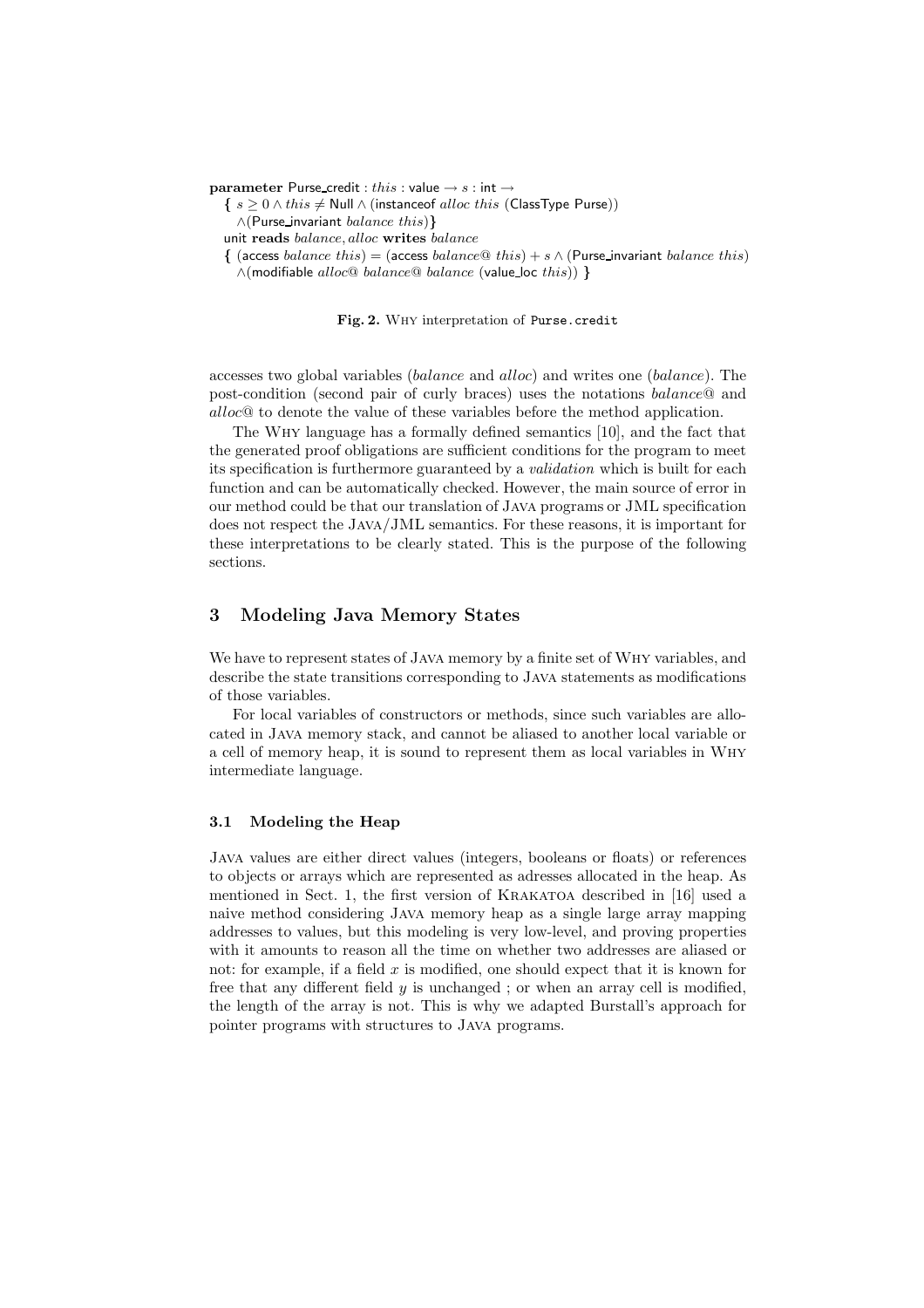

Fig. 3. Modeling of Java memory heap

The set of variables representing a state of Java memory heap is displayed on Fig. 3. All these variables can be seen as maps indexed by addresses  $a_1, a_2, \ldots$ belonging to some abstract data type addr.

The variable alloc on the left of the figure, is an *allocation store* (type store) which tells for each address whether it is allocated, and if yes what is the type of the structure at this address: an object of some class  $C$  or an array of some length l of values of some type t. This variable will be accessed when length of an array is sought and for dynamic typing (instanceof and casts), and modified only by new statements. The variables  $f_1, f_2, \ldots$  represent dynamic fields of objects, in a very similar way as Burstall.

The variables intA and objA represent the memory locations where arrays of integers and references respectively are allocated (for simplicity, we only consider the basic type int here, but in practice booleans and floats are also handled, with variables boolA and floatA). When an array arr of integers of size  $l$  is allocated at address a, then  $alloc(a)$  will be equal to  $int[l]$  and for all integer  $0 \leq i \leq l$ , int $A(a, i)$  will be an integer corresponding to arr[i]. An array of objects will be allocated similarly in the variable objA. Notice that the array objA cannot be split further because it is possible for any two arrays of objects to be aliased (think of arguments of System.arraycopy method of Java API).

#### 3.2 First-order Modeling of Values, Classes and Memories

The next step is to design a first-order theory, introducing function and predicate symbols and axioms for them, to model Java execution in terms of formulas over the variables introduced in the previous section.

A very useful consequence of our splitting of the heap is that it is statically known whether the contents of some memory cell is an integer or a reference; hence in the logical modeling, instead of a unique sort for representing any memory cell value, we use primitive integers of the logic for values of arithmetic expressions plus a sort value for values corresponding to references (objects or arrays). This sort value is equipped with a function Ref : addr  $\rightarrow$  value which builds an object from an address, and a logical constant Null of type value for representing Java's null value.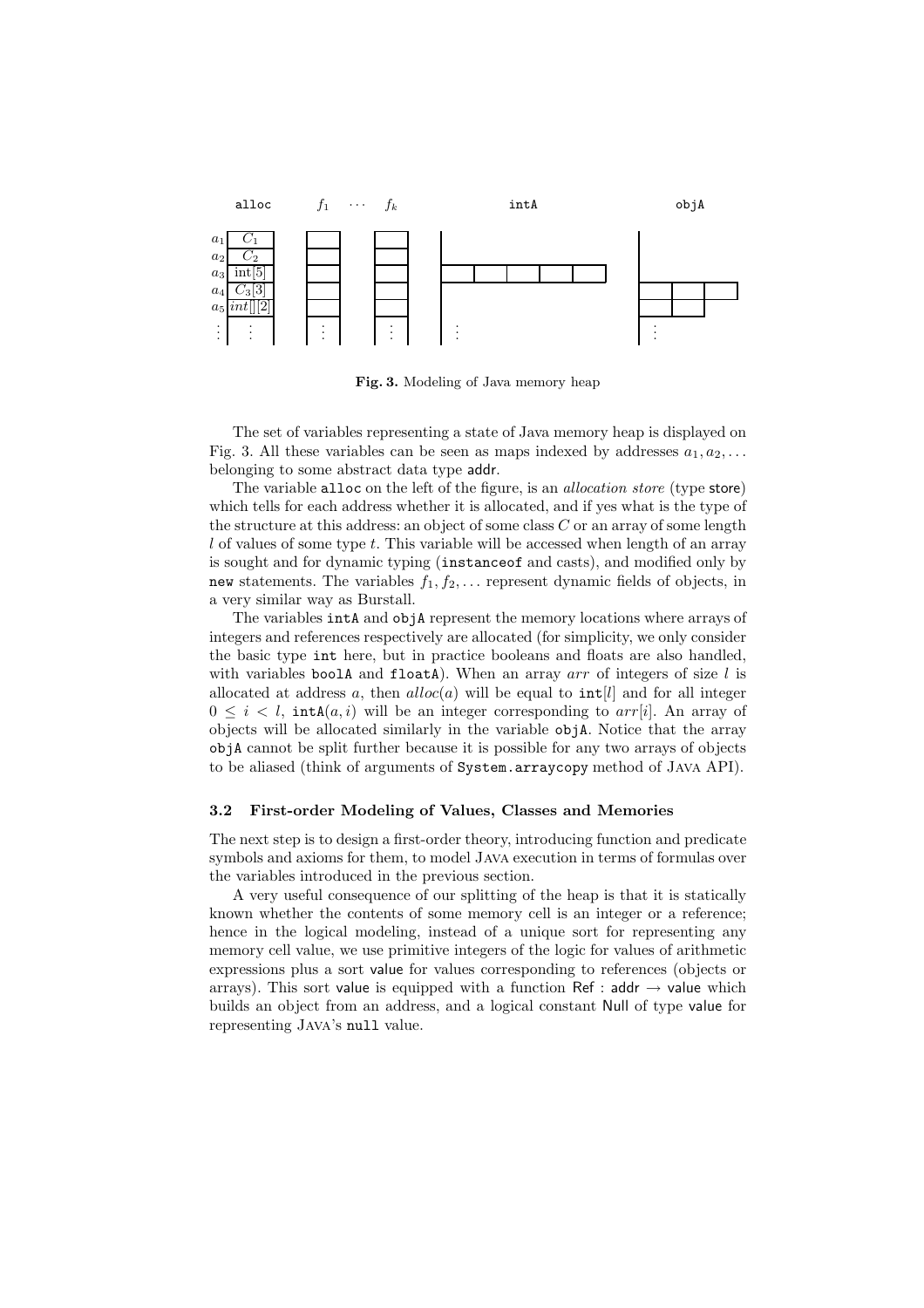We introduce a sort javaType for representing JAVA types of references. With classId being the type of class names of the given Java program, javaType is constructed by:

| $\mathsf{ClassType} : \mathsf{classId} \rightarrow \mathsf{javaType}$ | // for class $C$                                                                      |
|-----------------------------------------------------------------------|---------------------------------------------------------------------------------------|
| ArrIntType : javaType                                                 | // for array int                                                                      |
|                                                                       | ArrayType : javaType $\rightarrow$ javaType // for array t[], with t a reference type |

The alloc variable of type store corresponds to a finite partial map which contains the currently allocated values with type information. In practice we shall use the following functions to access type information.

fresh : store  $\rightarrow$  value  $\rightarrow$  prop typeof : store  $\rightarrow$  value  $\rightarrow$  javaType  $\rightarrow$  prop arraylength : store  $\rightarrow$  value  $\rightarrow$  int

fresh and typeof corresponds respectively to JML's \fresh and \typeof; arraylength corresponds to .length in Java or JML. Derived from the typeof relations, we shall introduce logical interpretation of Java predicate instanceof and JML function \elemtype:

```
instanceof: store \rightarrow value \rightarrow javaType \rightarrow proparray_elemtype : store \rightarrow value \rightarrow javaType
```
Useful properties on these functions are

```
\forall s : store, v : value, 0 \leq (arraylength s v),
\forall s : store, t : javaType, v : value, (typeof s v t) \rightarrow (instanceof s v t)\forall s : store, t : javaType, v : value, (instanceof s v t) \rightarrow \neg ( fresh s v)\forall s : store, t : javaType, v : value,
      v \neq Null \wedge (typeof s v (ArrayType t)) \rightarrow (array elemtype s v) = t
```
And for each class  $C$  extending class  $D$ :

 $\forall s :$  store,  $v :$  value, (instanceof s v (ClassType C))  $\rightarrow$  (instanceof s v (ClassType D))

The store will only be changed when a new object is allocated. The main information we need is that the new store contains the objects allocated in the old store. This is achieved by the introduction of a binary relation store extends on stores with the following properties (among others):

```
\forall s_1, s_2 : store, v : value, (store_extends s_1 s_2) \wedge (fresh s_2 v) \rightarrow (fresh s_1 v)\forall s_1 s_2 : store, t : javaType, v : value,
      (store_extends s_1 s_2) \wedge (instanceof s_1 v t) \rightarrow (instanceof s_2 v t)
```
KRAKATOA introduces one additional WHY variable  $(f_i)$  for each static field of the JAVA program. Variable  $f_i$  will have type  $\alpha$  memory where  $\alpha$  is either int or value, depending of the static type declared for  $f_i$ . The basic operations on objects of type  $\alpha$  memory are access and update: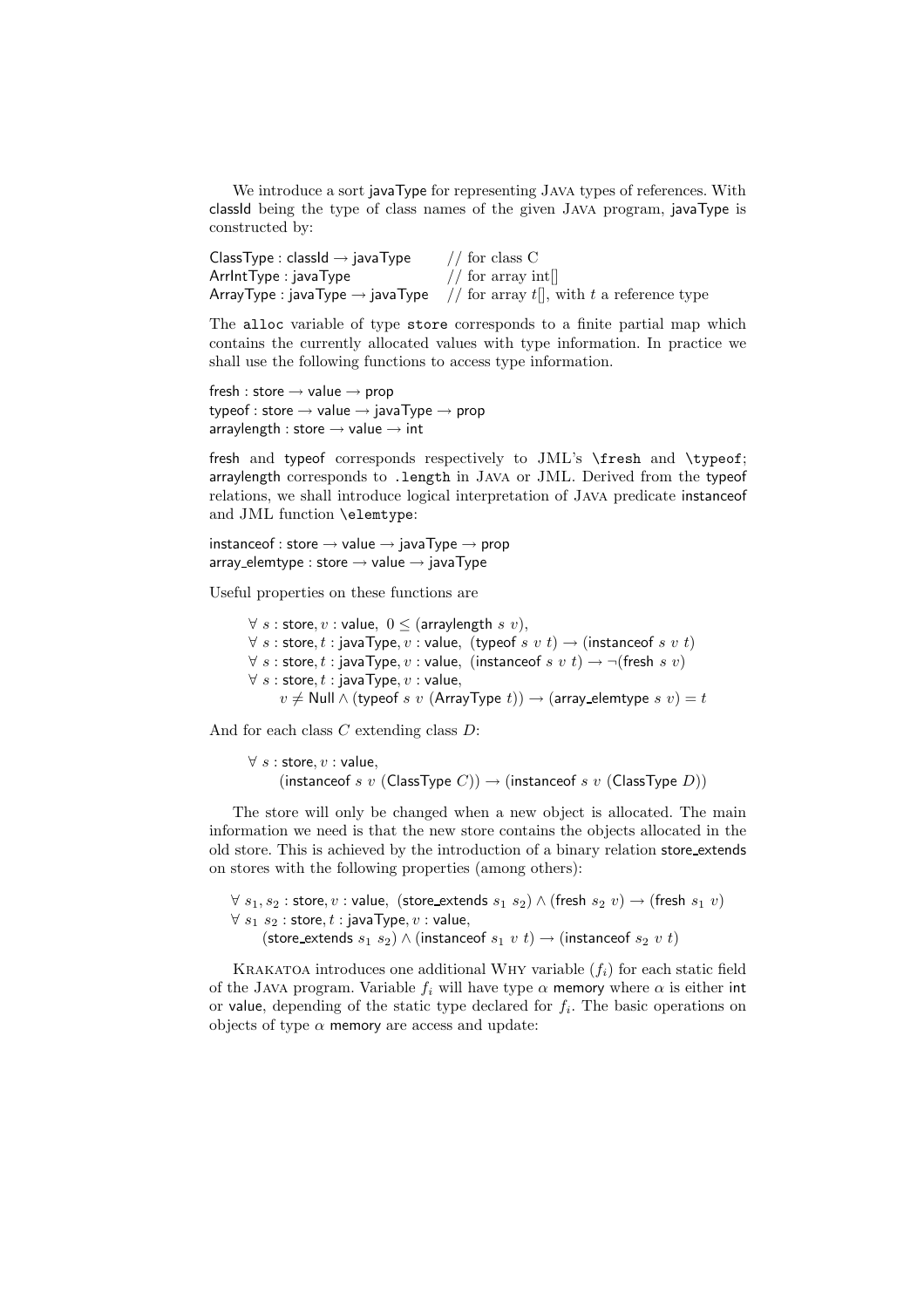```
access: \alpha memory \rightarrow value \rightarrow \alphaupdate : \alpha memory \rightarrow value \rightarrow \alpha \rightarrow \alpha memory
```
To reason with combination of access and updates, we have the classical properties of the theory of arrays:

```
\forall m : \alpha memory, v : value, w : \alpha, (access (update m v w v) v) = w
\forall m : \alpha memory, v_1, v_2 : value, w : \alpha,
            v_1 \neq v_2 \rightarrow (access (update m v_1 w) v_2) = (access m v_2)
```
The variables intA and objA have type int arraymem and value arraymem respectively. These maps are indexed by both a value and an integer, with operations

array access :  $\alpha$  arraymem  $\rightarrow$  value  $\rightarrow$  int  $\rightarrow \alpha$ array update :  $\alpha$  arraymem  $\rightarrow$  value  $\rightarrow$  int  $\rightarrow \alpha \rightarrow \alpha$  arraymem

and the expected properties for combination of access and updates.

## 3.3 Coq Realization

We use WHY's ability to translate formulas into several prover output formats, in particular for the Coq proof assistant and for the Simplify automatic theorem prover. With Coq output, we furthermore built a realization of all axioms of our theory. This has the very important consequence that the original first-order theory is proven consistent.

Our Coq development is structured as a functor, whose parameter is a signature representing the class structure of an arbitrary Java program, made of:

- a set of class identifiers classId;
- $-$  a distinguished class identifier ObjectClass (for the JAVA Object class);
- a partial function super associating to its class its superclass ;
- three axioms for assuming decidability of equality on classId, that ObjectClass as no superclass, and that super is a well-founded relation.

From this signature, the functor builds a module which provides a realization of the previous first-order theory, using inductive data types (for representing sorts value, javaType, etc.) and higher-order functions, intensively used in order to represent the memory types and operations, and the sets of memory locations presented further in Sect. 5. It contains 1500 lines of Coq code. We have also introduced 200 lines of specialized tactics in order to mechanize simple reasoning.

On each particular program, Krakatoa generates an instance of the signature above, thus providing a proven consistent modeling of this program.

## 4 Translating Java Programs

We now give the semantical interpretation of Java statements which access and/or updates the memory heap. The interpretation of complex statements in Java (sequence, if, while, exception throwing and catching, etc.) is not different from [16] so we focus here only on atomic statements of access, assignment, and memory allocation.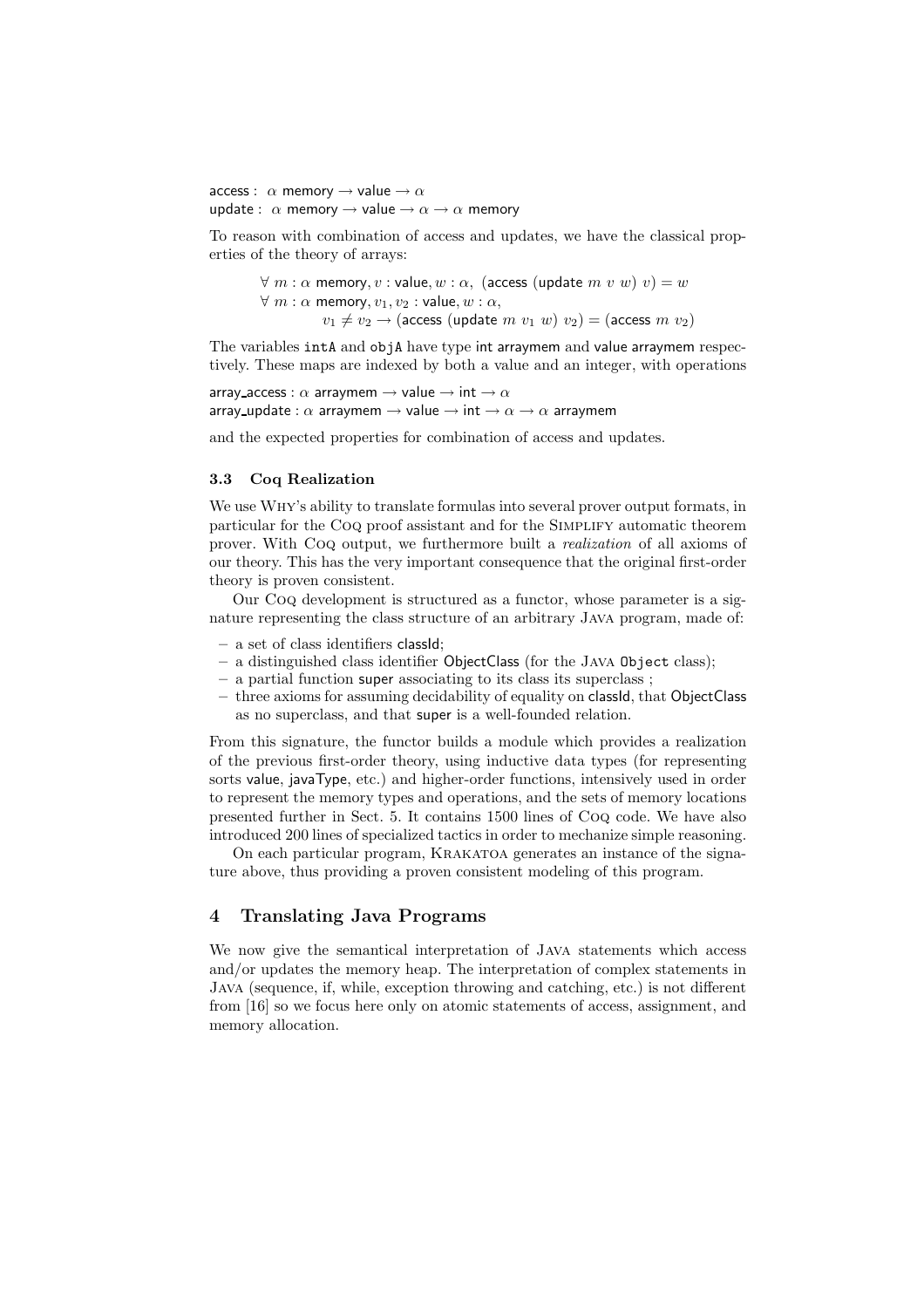#### 4.1 Analysis of Variable Effects

Once we have fixed the set of variables representing memory states, one very important step for being able to deal modularly with function calls in Why's intermediate language, is to statically compute for any statements the variable effects, as it is shown for example in reads and writes clauses of Figure 2. This analysis of effects allows to interpret JML modifiable clauses, as it will be shown in Sect. 5.

Because Java methods in a class can be mutually recursive, the effect analysis uses an iterative process in order to compute the maximal effects of each method, starting from an empty effect. We introduce an environment  $\Gamma$  which associates to each method its (currently known) effects, we write  $\Gamma \vdash e : R, W$  to mean that expression (or statement) e reads variables  $R$  and writes variables  $W$  assuming the methods have effects as given in  $\Gamma$ . We give here a few rules for computing  $\Gamma \vdash e : R, W:$ 

$$
\frac{\Gamma\vdash e:R,W}{\Gamma\vdash e.f:R\cup\{f\},W}
$$

|                                                                                  |  |  |  | $e_1$ has type int [] $\qquad \qquad \Gamma \vdash e_1 : R_1, W_1 \qquad \Gamma \vdash e_2 : R_2, W_2 \qquad \Gamma \vdash e_3 : R_3, W_3$   |  |  |  |  |  |  |
|----------------------------------------------------------------------------------|--|--|--|----------------------------------------------------------------------------------------------------------------------------------------------|--|--|--|--|--|--|
|                                                                                  |  |  |  | $\Gamma \vdash e_1[e_2] = e_3 : R_1 \cup R_2 \cup R_3 \cup \{\texttt{intA}, \texttt{alloc}\}, W_1 \cup W_2 \cup W_3 \cup \{\texttt{intA}\}\$ |  |  |  |  |  |  |
|                                                                                  |  |  |  | $m: R, W$ in $\Gamma$ $\Gamma$ $\vdash e_1: R_1, W_1$ $\cdots$ $\Gamma \vdash e_k: R_k, W_k$                                                 |  |  |  |  |  |  |
| $\Gamma \vdash m(e_1, \ldots, e_k) : \bigcup_i R_i \cup R, \bigcup_i W_i \cup W$ |  |  |  |                                                                                                                                              |  |  |  |  |  |  |
|                                                                                  |  |  |  | $C: R, W$ in $\Gamma$ $\Gamma$ $\vdash e_1: R_1, W_1$ $\cdots$ $\Gamma \vdash e_k: R_k, W_k$                                                 |  |  |  |  |  |  |
|                                                                                  |  |  |  | $\Gamma \vdash$ new $C(e_1, \ldots, e_n) : \bigcup_i R_i \cup R \cup \{\texttt{alloc}\}, \bigcup_i W_i \cup W \cup \{\texttt{alloc}\}\}$     |  |  |  |  |  |  |

From a given  $\Gamma$ , and a given method m with body e, we compute R, W such that  $\Gamma \vdash e : R, W$  and update consequentely the information associated to method  $m$  in  $\Gamma$  until a fixpoint is reached, which happens in finite time because set of effects are bounded: the number of variables is fixed.

#### 4.2 Memory Access

In our logical model of Java program, we introduced total functions in order to be able to represent any well-typed Java program. But we want also to detect and avoid any possible runtime exception such as access to a null pointer, or outside the bounds of an array.

Let's consider a Java access expression  $v \cdot f$ , where v is a variable (the general case of any expression can be dealt by adding a temporary variable) and  $f$  a field name. The logical interpretation views f as something of type  $\alpha$  memory where  $\alpha$  is either int or value, depending on the static type of f. The logical interpretation of  $v.f$  is (access  $f\ v$ ) using the access function introduced in our model (see Sect. 3.2). But this access will generate a runtime exception if  $v$  is the null pointer. It is necessary to produce a proof obligation  $v \neq$  Null. One possibility could be to introduce in Why an access function with the corresponding precondition. We prefer to use the possibility in Why to associate pre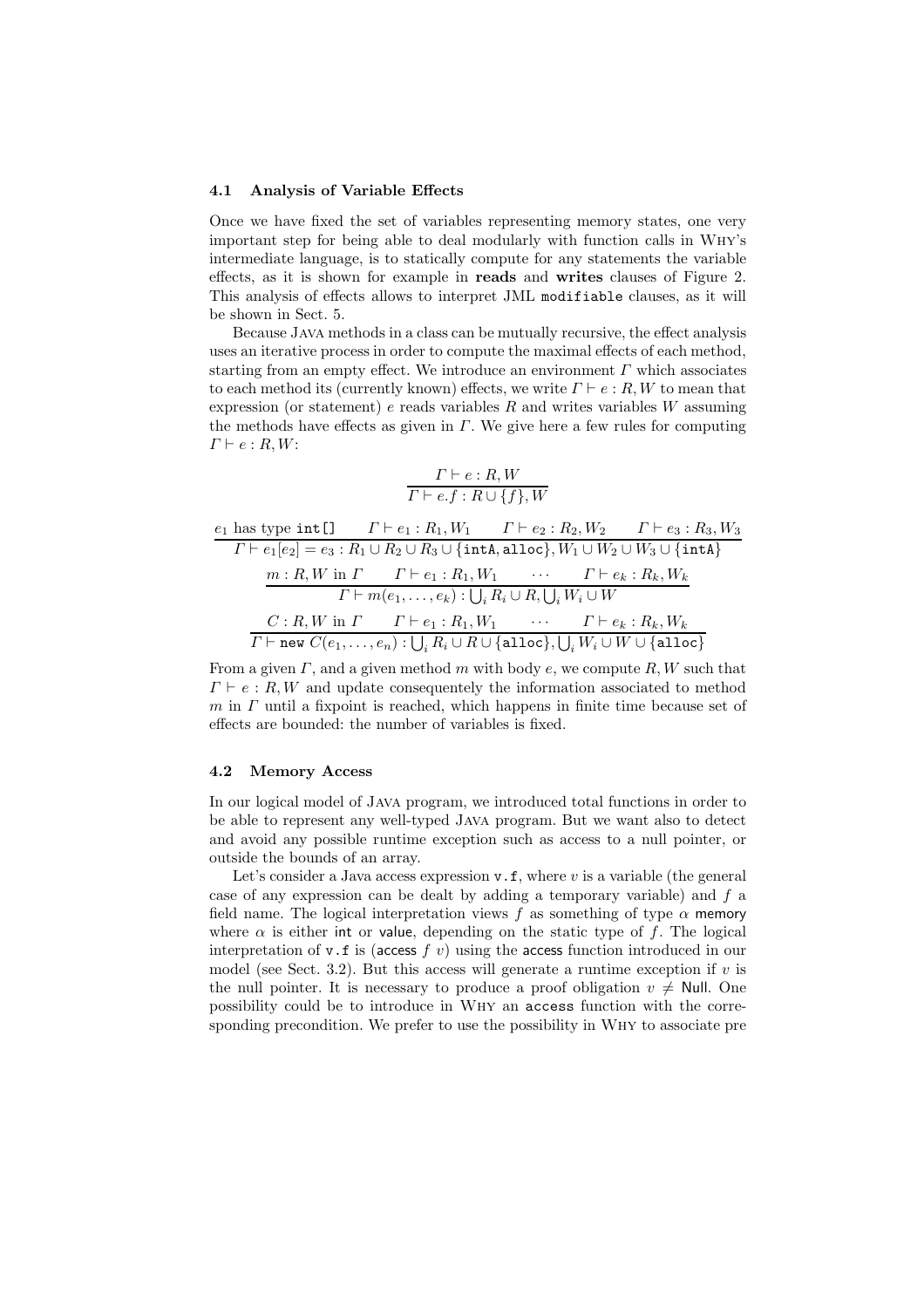or post-condition to any expression. The JAVA  $v.f$  expression is consequentely translated into the WHY annotated expression: {  $v \neq$  Null } (access f v). The precondition is omitted when  $v$  is the self reference this.

Similarly, an array access expression  $v[i]$  is interpreted as the annotated expression  $\{v \neq \text{Null} \wedge 0 \leq i \leq \text{(arraylength allloc } v\}$  (array access A v i), where  $A = \text{intA}$  or objA depending on static type of the array. The precondition ensures that no null pointer access and no out-of-bounds access occur.

#### 4.3 Memory Assignments

A field assignment  $v \cdot f = w$  is interpreted as  $f := \{ v \neq \text{Null} \}$  (update f v w). Updating the field  $f$  of object  $v$  is protected by the condition that  $v$  should not be null, another natural condition is to check that the type of the object  $w$  is an instance of the type of the field  $f$ . However, this is a consequence of static typing and type-safety in Java so we do not need to add extra checking.

The situation is different for array assignement  $v[i] = w$ . Assume D is a subclass of  $C$ , it can be the case that v is statically an array of  $C$ , but dynamically an array of D in which case updating v with an object w in the class C is statically correct but fails at runtime. In order to avoid this error, we interpret  $v[i] = w$ into

 $A := \{ v \neq \mathsf{Null} \land 0 \leq i < \text{(arraylength all} \space o \space v) \land$ (instanceof alloc w (array\_elemtype alloc v)) } (array\_update  $A v i w$ )

#### 4.4 Memory Allocation

A Java object creation expression new  $C(v_1, \ldots, v_n)$  is interpreted as

let this = (alloc\_obj C) in  $C_{fun}(this, v_1, \ldots, v_n);$  this

where  $C_{fun}$  is the WHY function for the coresponding constructor. Unlike access and update functions, alloc obj is a function with side-effects, specified in Why:

parameter alloc\_obj: c: classId  $\rightarrow$  {} value reads alloc writes alloc

 $\{ result \neq \text{Null} \land (\text{fresh a1loc@ } result) \land (\text{typeof a1loc } result (\text{ClassType } c))$ ∧(store extends alloc@ alloc)}

Array creation new C[1] is interpreted as (alloc\_array C l) where alloc\_array is specified as

#### parameter alloc array : t : javaType  $\rightarrow n$  : int  $\rightarrow \{0 \leq n\}$  value reads alloc writes alloc

 $\{ result \neq Null \land ({\text{fresh}} \ \text{alloc@} \ result) \land ({\text{typeof}} \ \text{alloc} \ result \ (ArrayType t))$  $\wedge$ (arraylength alloc  $result$ ) =  $n \wedge$  (store extends alloc@ alloc)}

There is also a special variant alloc int array for new int[1].

Notice that in order to prove Java programs, we do not need to know how these functions are implemented. However, in order to avoid axioms in our model,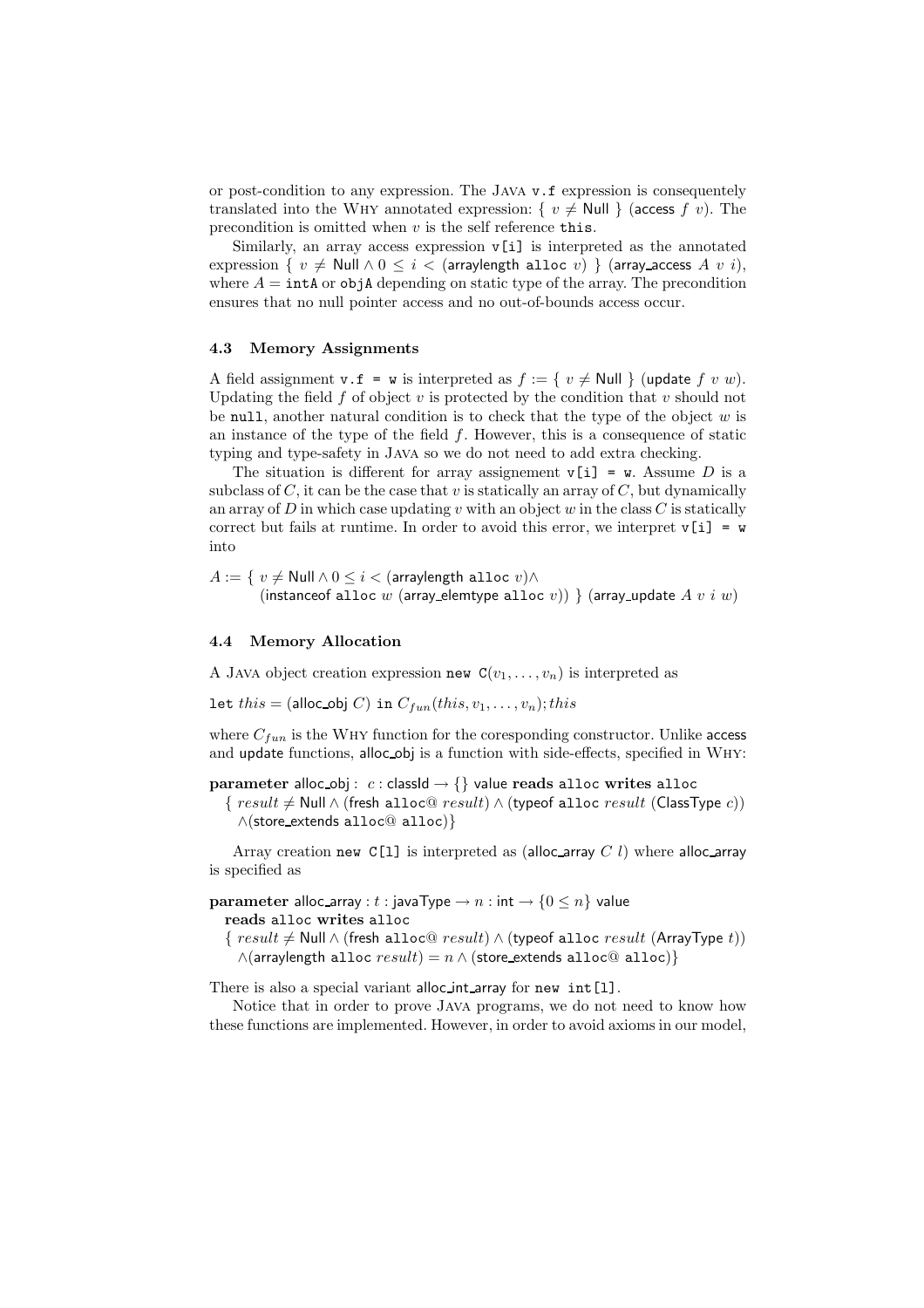```
/*@ normal_behavior
  Q requires p1 != null && p2 != null && p1 != p2;
  @ modifiable p2.balance;
  @ ensures \result == \old(p1.balance); */
public static int test(Purse p1,Purse p2) {
   p2.credit(100);
   return p1.balance;
}
```


the alloc obj and alloc array functions have also been implemented in Why using more primitive functional operations for computing a non allocated value in a store and creating an updated store. We have a Coq proof of correctness of these implementations (technically, this requires the addr type to be infinite, since we do not consider memory overflow).

## 5 Modeling Frame Conditions

JML modifiable clauses are essential for reasoning modularly when several methods are involved. As a toy example, let's imagine a new method in our class Purse, given Fig. 4. Proof of the post-condition needs the fact that p1.balance is not modified by the call to p2.credit(100). Our modeling allows to prove this using the modifiable predicates in the post-condition of credit and the pre-condition p1 != p2, that forbids aliasing of p1 and p2.

We model modifiable clauses using the predicates

modifiable : store  $\rightarrow \alpha$  memory  $\rightarrow \alpha$  memory  $\rightarrow$  set\_loc  $\rightarrow$  prop array\_modifiable : store  $\rightarrow \alpha$  arraymem  $\rightarrow \alpha$  arraymem  $\rightarrow$  array\_set\_loc  $\rightarrow$  prop

respectively for objects locations and array locations. set loc (resp. array set loc) are logic types representing sets of modifiable locations for objects (resp. for arrays).

In general, the post-condition of a method will have one modifiable predicate for each of the Why variables it modifies, as they are computed by the analysis of effects of Sect. 4.1. Splitting of the JML modifiable clause into modifiable predicate for each modified variable is computable automatically.

According to JML informal semantics, a modifiable clause with set of locations loc specifies that in the post-state of the considered method, every memory location which is already allocated in the pre-state and is not included in loc is unchanged. This formally results in the following:

```
\forall s : store, m_1, m_2 : \alpha memory, loc : set_loc,
```
(modifiable s  $m_1$   $m_2$  loc)  $\leftrightarrow$ 

 $\forall v :$  value, ¬(fresh s v) ∧ (notin v loc) → (access  $m_1$  v) = (access  $m_2$  v)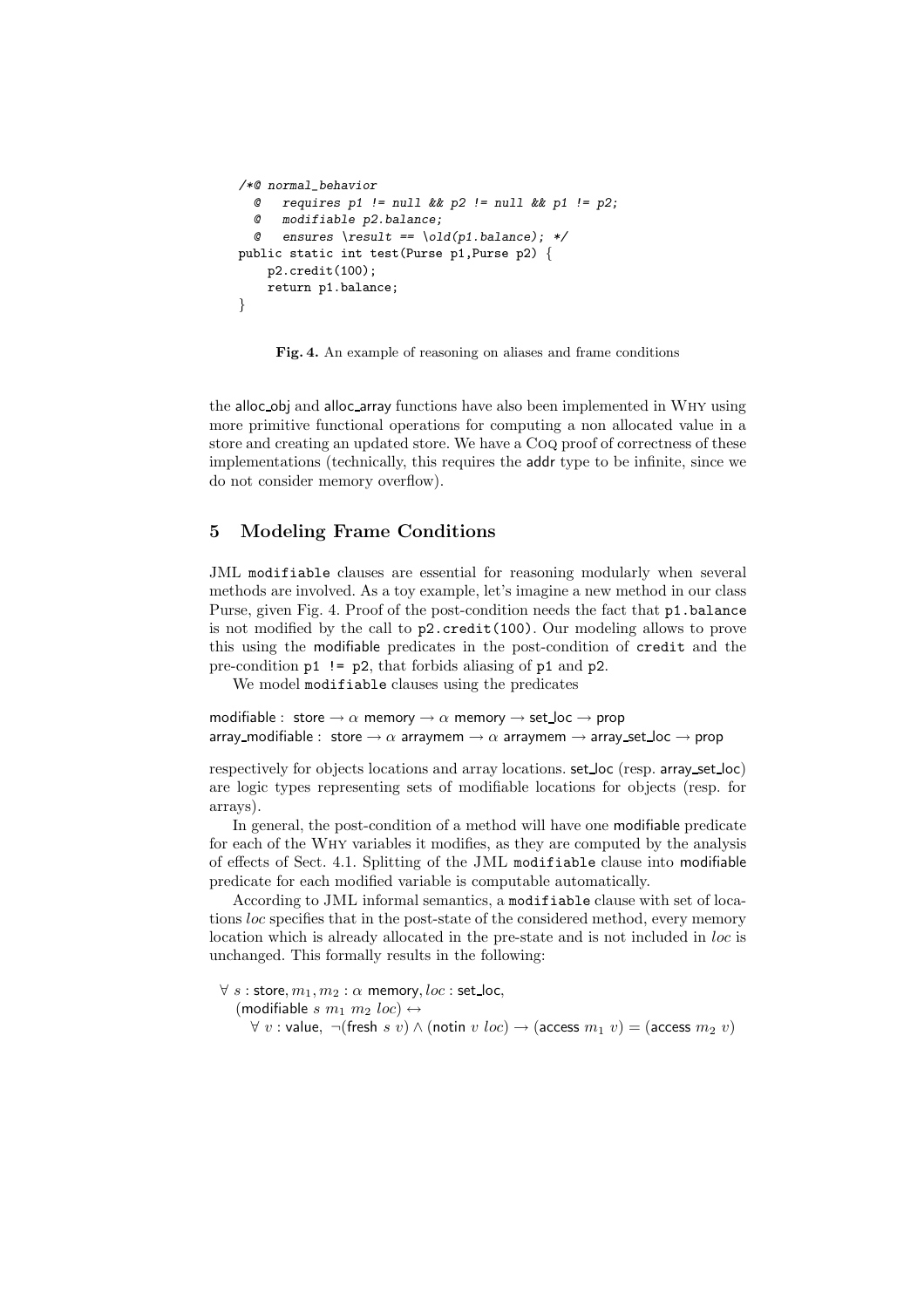$\forall s: store, m_1, m_2 : \alpha \text{ arraymem}, loc: array_set\_loc,$ 

(array\_modifiable s  $m_1$   $m_2$  loc)  $\leftrightarrow$ 

 $\forall v :$  value,  $n : \text{int}, \neg(\text{fresh } s v) \land (\text{array\_notin } v n loc) \rightarrow$ 

(array access  $m_1$  v  $n$ ) = (array access  $m_2$  v  $n$ )

and it remains to give axioms for the notin (resp. array notin) functions, depending on the form of the locations specified.

The JML clause modifiable \nothing specifies that nothing is modified. It is interpreted with a new constant empty loc of type set loc (resp. array empty loc of type array set loc) with the axioms:

> $\forall v$  : value, (notin v empty loc)  $\forall v :$  value, n: int, (array\_notin v n array\_empty\_loc)

The JML clause modifiable v.f specifies that the field  $f$  of  $v$  is modified. It is interpreted with a new function value loc of type value  $\rightarrow$  set loc with the axiom:

 $\forall v' \; v : \textsf{value}, \quad (\textsf{notin} \; v' \; (\textsf{value\_loc} \; v)) \leftrightarrow v' \neq v$ 

Analogously, The JML clauses modifiable  $t[i]$ , modifiable  $t[i..j]$  and modifiable t[\*] are interpreted using functions array loc, array sub loc and array all loc with axioms

 $\forall v \ t :$  value,  $n \ i :$  int, (array\_notin v n (array\_loc t i))  $\leftrightarrow$   $(v \neq t \lor i \neq n)$  $\forall v \ t :$  value,  $n \ i \ j :$  int, (array\_notin v n (array\_sub\_loc t i j))  $\leftrightarrow$  v  $\neq$  t  $\lor$  n  $\lt$  i  $\lor$  n  $>$  j  $\forall v \ t :$  value,  $n :$  int, (array\_notin  $v \ n$  (array\_all\_loc  $t$ ))  $\leftrightarrow v \neq t$ 

When a JML clause modifiable 11,12 specifies several (say two) locations  $l_1$  and  $l_2$ , then two cases may occur: either  $l_1$  and  $l_2$  refer to locations represented by different variables of the memory heap representation, and in that case a conjunction of two modifiable assertions is built; or they refer to the same variable, and then the clause is interpreted using the function union loc (resp. array\_union\_loc) with axioms

$$
\forall v : \text{value}, l_1, l_2 : \text{set\_loc},
$$
  
\n
$$
(\text{notin } v \text{ (union\_loc } l_1 l_2)) \leftrightarrow (\text{notin } v l_1) \land (\text{notin } v l_2)
$$
  
\n
$$
\forall v : \text{value } n : \text{int}, l_1, l_2 : \text{array\_set\_loc},
$$
  
\n
$$
(\text{array\_notin } v \text{ n (array\_union\_loc } l_1 l_2))
$$
  
\n
$$
\leftrightarrow (\text{array\_notin } v \text{ n } l_1) \land (\text{array\_notin } v \text{ n } l_2)
$$

Notice also that if a variable is detected as written by the analysis of effects, but there is no modifiable location refering to it, then we have to add an assertion (modifiable  $\cdots$  empty\_loc) for it. Finally, the JML clause modifiable \everything is interpreted simply by building no modifiable predicate, for specifying no information at all.

These constructions have been implemented in our Coq realization. The sort set loc is interpreted as the functional type value  $\rightarrow$  Prop representing intentionally a set of locations. We interpret a set of locations directly as the predicate which is true for values which are not in this set of locations, such that the predicate notin can be interpreted directly without extra negation.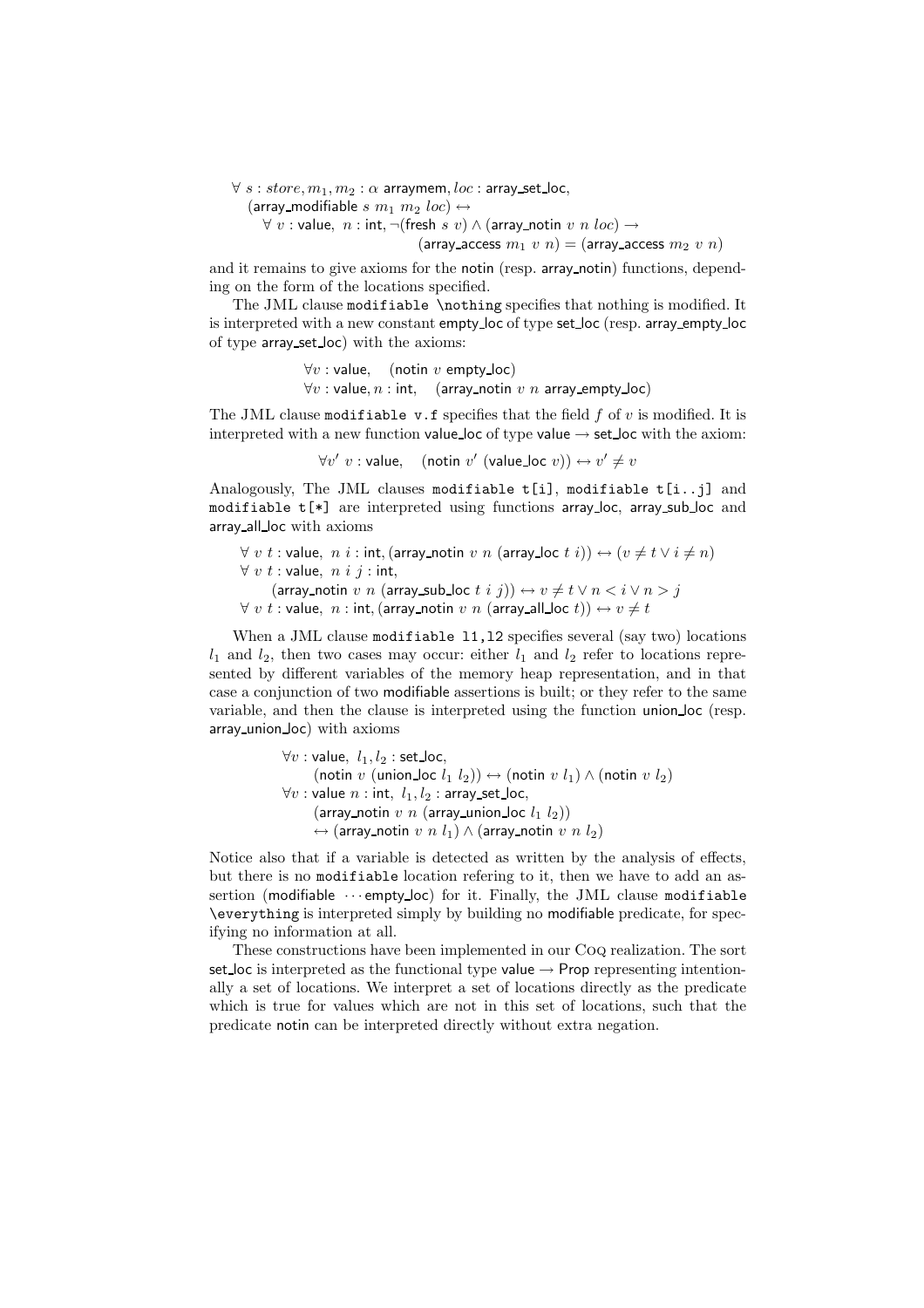```
class Q {
  int i; int[] a;
 /*@ normal_behavior
   Q requires 0 \leq i & i + 1 \leq a. length;
   @ modifiable i,a[i]; */
  void q() \{ i++; a[i]=3; \}}
                                                class 0 \{ int i; \}class P {
                                                  O x; O y;
                                                 /*@ normal_behavior
                                                   @ requires y != null;
                                                   @ modifiable x,x.i; */
                                                  void p() \{ x=y; x.i=7; \}}
```
Fig. 5. Two programs where ChAsE gives the wrong answer

## 6 Examples

ESC/Java does not check that a method meets the frame condition written in its specification, but it assumes that this condition is fulfilled when the method is called. This is one of the major sources of unsoundness. The ChAsE [9] tool was designed for automatically checking frame conditions, but it works at a syntactic level and consequently can give incorrect diagnosis: two such examples are given [9] (see Figure 5). ChAsE accepts these programs with incorrect frame conditions, but not with the appropriate ones which are  $a[i+1]$  instead of  $a[i]$ for method q and y.i instead of  $x$ . i for method p. On the other hand, KRAKAtoa gives automatically the correct diagnosis for both programs. For instance for p with clause modifiable y.i, which, according to JML semantics, denotes the field i at address this.y in the pre-state of the method: KRAKATOA interprets this clause as (modifiable alloc  $\hat{a}$  i (value loc (access  $y(\hat{a}$  this))) which is easily provable.

In practice, most proof obligations generated are solved automatically using SIMPLIFY, for example all obligations of the KRAKATOA tutorial (a simple electronic purse, maximum of an array, etc.) and the Dijkstra's Dutch Flag program of [16]. In comparaison, using Coq with simple ad-hoc tactics, the proofs for the Purse (resp. Flag, resp. Arrays) programs require 20 (resp. 60, resp. 100) lines of tactics.

## 7 Conclusions, Related Works, and Future Work

## 7.1 Combining First-order and Higher-order Models

The Why tool generates proof obligations written in a first-order multi-sorted theory, using the Why primitive operations on basic types such as integers or booleans and also model-specific symbols for constants, functions and predicates. In order to prove properties involving these symbols, we provide an axiomatic first-order theory, used to discharge the proof obligations with an automatic prover such as Simplify. We developed a Coq realization of that theory. This model uses higher-order constructions for representing the memories operations. If we assume that deduction steps performed by Simplify are correct, then they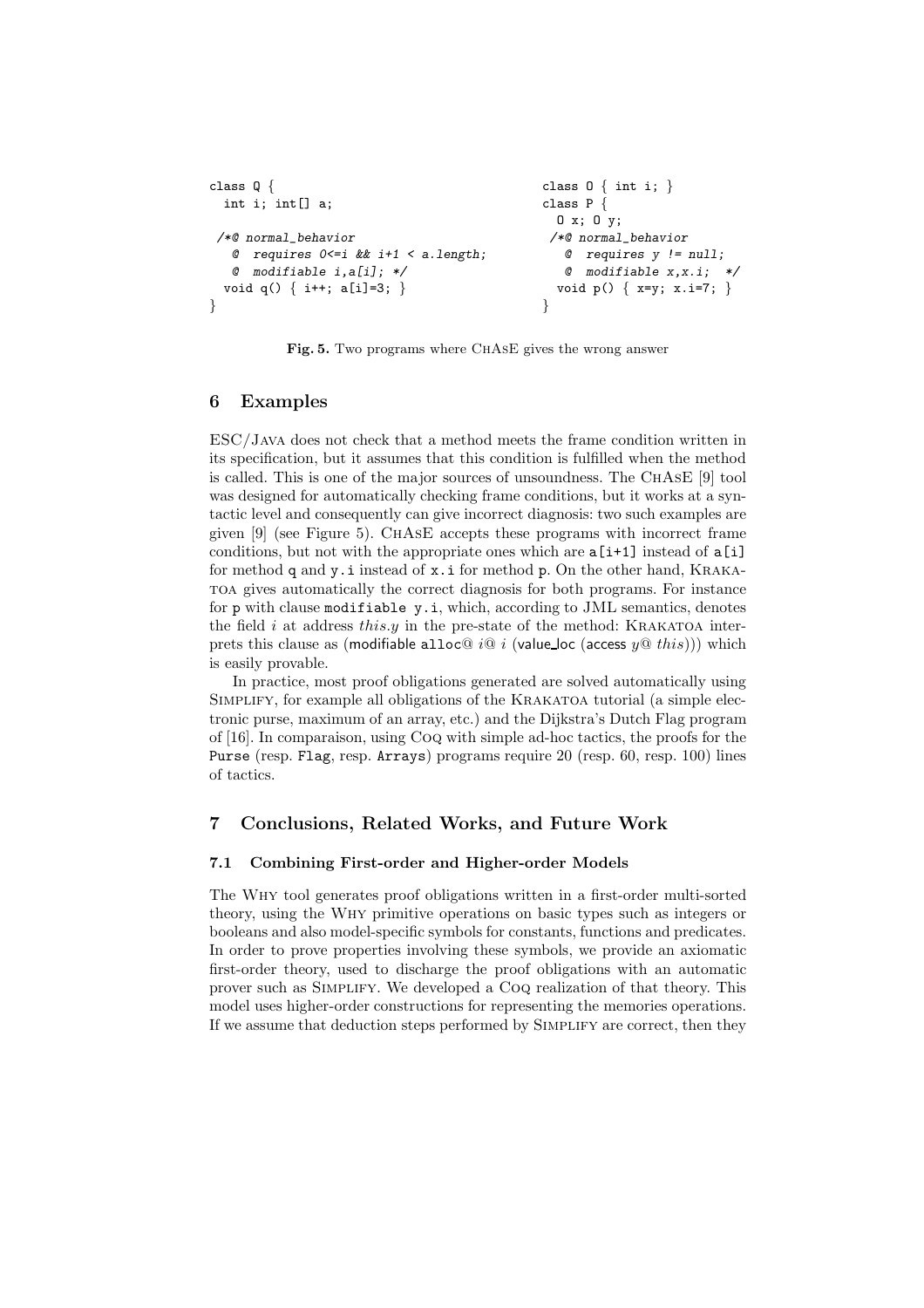could be translated into Coq, leading to a complete proof in Coq of the original proof obligations.

By designing a suitable modeling of Java memory states, together with a static computation of effects and a suitable background first-order theory, we obtained a powerful method for proving functional properties of Java programs. Combined with an automatic theorem prover, we are able to establish automatically more properties than static checkers like ESC/Java or ChAsE, with a method whose soundness only rely on the soundness of the translation provided in Section 4.

We believe we made a significant step in filling the gap between static checking techniques, fully automatic but unsound, and true formal verification which requires user interaction: our approach is a compromise between safety of the global approach and push-button technology.

We took advantage of the modular architecture of Why which does all the work of generation of proof obligations for different provers. We believe that this modular architecture is a good approach, that can be easily reused for different input languages than Java. For example we have been able to build, in a quite short time, a similar modeling for C programs [12], with full support for pointer arithmetic.

## 7.2 Related Work

In [17], F. Mehta and T. Nipkow used the Isabelle proof assistant in order to prove an imperative program involving pointers using a model similar to ours, but without arrays nor memory allocation.

Several tools exist which manipulate Java programs annotated with JML specifications [6]. Their objectives can be different, they may aim at producing code with dynamic testing, or generating programs for unit testing of classes, or proving properties of programs. We already mentioned ESC/Java which is fully automatic but does not guaranty correctness. The memory modeling of ESC/Java seems similar to ours. LOOP [22, 23], Jive [18], JACK [5] or our tool Krakatoa are intended to generate for any JML specification of the program, sufficient verification conditions for these properties to hold. These tools are based on different techniques: both Jive and LOOP use a global memory modeling ; Jive is based on a weakest precondition generator ; in LOOP, the semantics of JML-annotated Java programs is translated into functional PVS expressions which represent the denotational semantics of the program, and properties of these programs can be established using specialized PVS tactics. The JACK environment [5], initially developed by the Gemplus company and now by INRIA, uses a memory model similar to ours, and was initially designed for generating proof obligations for the B system [1] but now also has an output for Simplify.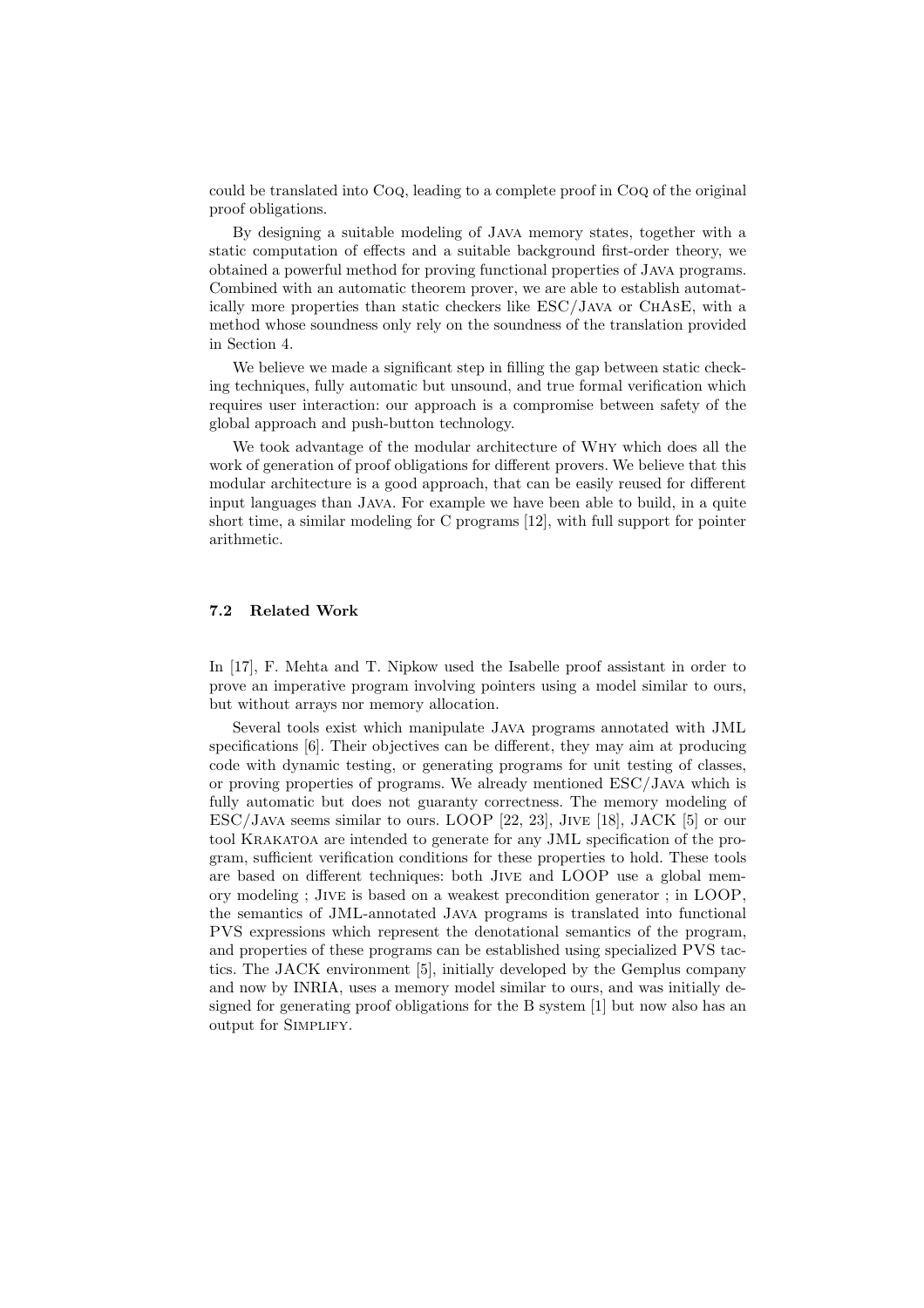#### 7.3 Future Work

Automatic provers are useful for early detection of errors in code or specification. We plan to be able to analyze counter-examples in order to suggest proof annotations. A partial analysis of correctness of loops could also help in finding appropriate loop invariants.

One very interesting future work is to be able to build, with the underlying automatic prover, a proof trace which could be double-checked by a proof assistant: in this way, only proof obligations that cannot be solved automatically would need to be proved manually. To obtain such a trace, the use of the haRVey [20] and CVC-lite[3] tools is currently under investigation.

There are still important Java and JML features not yet supported by the Krakatoa tool. Handling the class invariants may become heavy when they are many objects involved, and their combination with inheritance causes important theoretical issues [2].

Acknowledgements We thank Gary T. Leavens and David Cok for their useful comments on a preliminary version of this paper.

## References

- [1] Jean-Raymond Abrial. The B-Book, assigning programs to meaning. Cambridge University Press, 1996.
- [2] Mike Barnett, Robert DeLine, Manuel Fähndrich, K. Rustan M. Leino, and Wolfram Schulte. Verification of object-oriented programs with invariants. Journal of Object Technology, 3(6):27–56, June 2004.
- [3] Clark Barrett and Sergey Berezin. CVC Lite: A new implementation of the cooperating validity checker. In Rajeev Alur and Doron A. Peled, editors, 16th International Conference on Computer Aided Verification, volume 3114 of Lecture Notes in Computer Science, Boston, MA, USA, July 2004. Springer-Verlag.
- [4] Richard Bornat. Proving pointer programs in Hoare logic. In Mathematics of Program Construction, pages 102–126, 2000.
- [5] Lilian Burdy. JACK: Java Applet Correctness Kit. Gemplus Developer Conference, 2002.
- [6] Lilian Burdy, Yoonsik Cheon, David Cok, Michael Ernst, Joe Kiniry, Gary T. Leavens, K. Rustan M. Leino, and Erik Poll. An overview of JML tools and applications. Technical Report NIII-R0309, Dept. of Computer Science, University of Nijmegen, 2003.
- [7] Rod Burstall. Some techniques for proving correctness of programs which alter data structures. Machine Intelligence, 7:23–50, 1972.
- Néstor Cataño, M. Gawlowski, Marieke Huisman, Bart Jacobs, Claude Marché, Christine Paulin, Erik Poll, Nicole Rauch, and Xavier Urbain. Logical techniques for applet verification. Deliverable 5.2, IST VerifiCard project, 2003. http:// www.cs.kun.nl/VerifiCard/files/deliverables/deliverable\_5\_2.pdf.
- [9] N. Cataño and M. Huisman. Chase: A static checker for JML's assignable clause. In Lenore D. Zuck, Paul C. Attie, Agostino Cortesi, and Supratik Mukhopadhyay, editors, Proc. VMCAI, volume 2575 of Lecture Notes in Computer Science, pages 26–40, New York, USA, January 2003. Springer-Verlag.